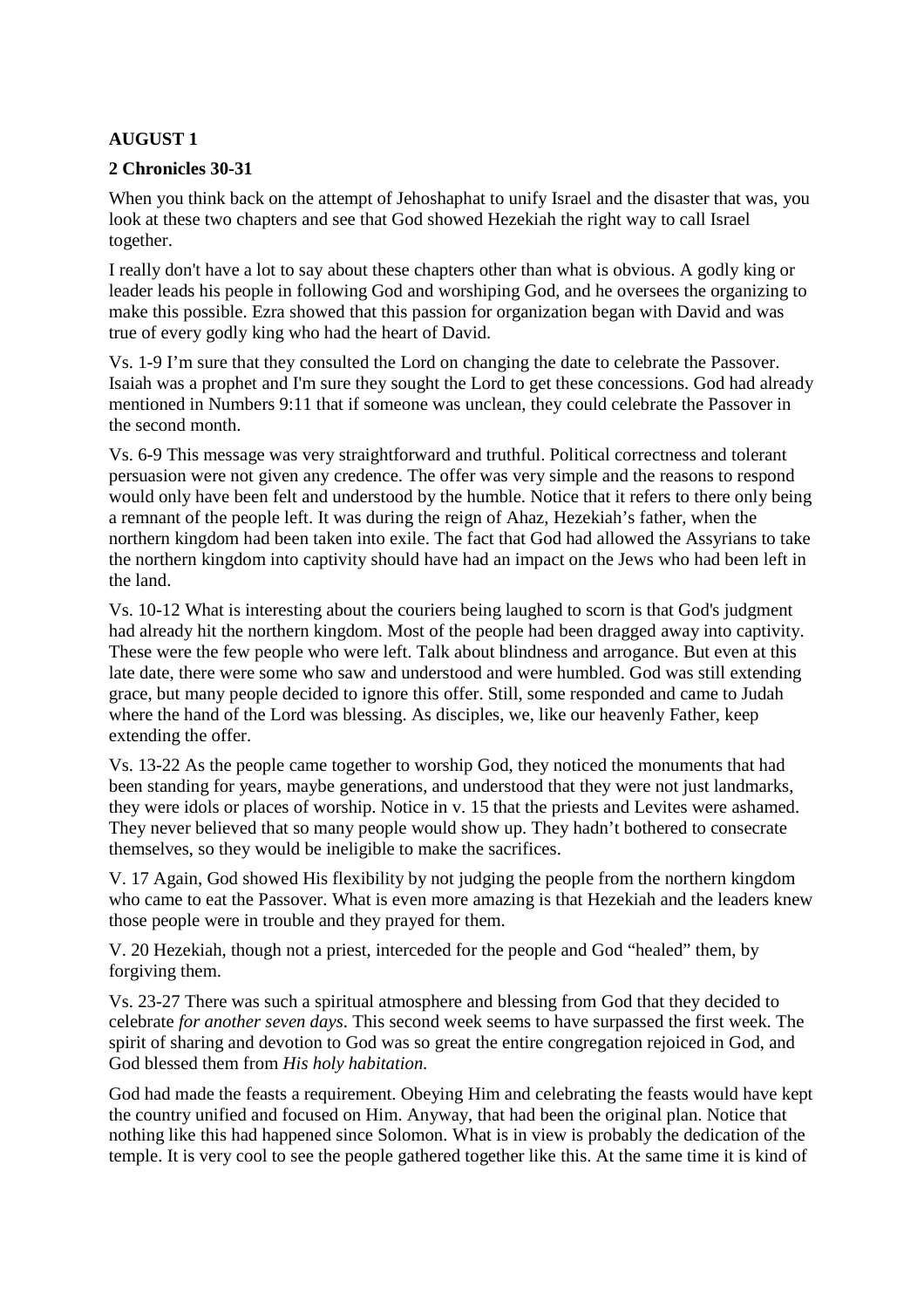sad that this happened so seldom since God had made the provision for it to happen three times a year, not once every two hundred years.

2 Chronicles 31

This chapter shows the result of this great spiritual awakening. Hezekiah organized the worship of Israel. Ezra again is showing that political leaders do this because it is the mark of a truly spiritual leader.

V. 1 This is the response of the people as they made their way home. Cleansing had already been done, but I think the deeper the people went spiritually, the more they noticed the objects of pagan worship that had become invisible parts of their culture.

Vs. 2-10 Notice that Hezekiah made sure the tithes were brought in to feed the priests and the Levites. This was an important part of showing that the people understood the importance of the sacrifices, the worship and the presence of God among them. Later in Nehemiah, Nehemiah will set up all of this and convince the priests and Levites to come to Jerusalem. As soon as Nehemiah went back to Persia, the people stopped giving and the Levites left and went back to their farms. Tithing is not a matter of economics and return on investment (Why should I work and pay to have them sit on their hands?); it is a matter of spiritual perspective. God had commanded the people to support the priests and Levites so His work could be done, so His people would be cleansed and so that they would be unified in His love through the feasts. We have seen too that the Levites taught the people. Men and women of faith saw this and obeyed. Others didn't see the importance at all.

Vs. 11-19 Now that the people were willingly giving tithes, these resources had to be organized and stored. All of these names would have had meaning to the returned exiles. In a couple hundred years Nehemiah would be looking at these Scriptures and trying to do the very same thing in Jerusalem.

Vs. 20-21 This is a summary of Hezekiah's faithfulness, and the result was that people were seeking the Lord.

#### **Romans 15:1-22**

Paul is continuing his teaching about what to do when you have people in the congregation who are weak in conscience because of their past life in paganism or in legalism. The answer will be to imitate the love of Christ and to focus on why we are left here, that is, to proclaim together the glory of God to a lost world.

Vs. 1-3 Notice that Jesus is the example. We were (are) all weak and Christ bore with us. He is our example. So, who do you suppose reproaches sinful worthless humanity?

Vs. 4-7 Verse 4 sounds very much like 1 Corinthians 10:11, *Now these things happened to them as an example, but they were written down for our instruction, on whom the end of the age has come.* 

Notice that the focus of all of this is to have the unity to proclaim together the glory of God. Jesus again becomes the one we imitate. He didn't save us to be alike, but to give glory to God together. Regardless of our differences, we should all be able to welcome one another into the company of the redeemed and work together in the harvest. Right?

Vs. 8-13 How Paul and the Spirit state this is very interesting. The promise to Abe and to this nation is always being respected. Christ came one way, as a servant to the Jews (Jesus the deacon), for two purposes. First, He confirmed the promises to the Jews. He didn't fulfill them. He showed by His coming that they would one day be fulfilled. Second, in fulfillment to the promise to Abraham and using the blessing to the Jews, Jesus started a fire under the Gentiles so that because of receiving God's mercy, the Gentiles would proclaim God's glory in all the earth.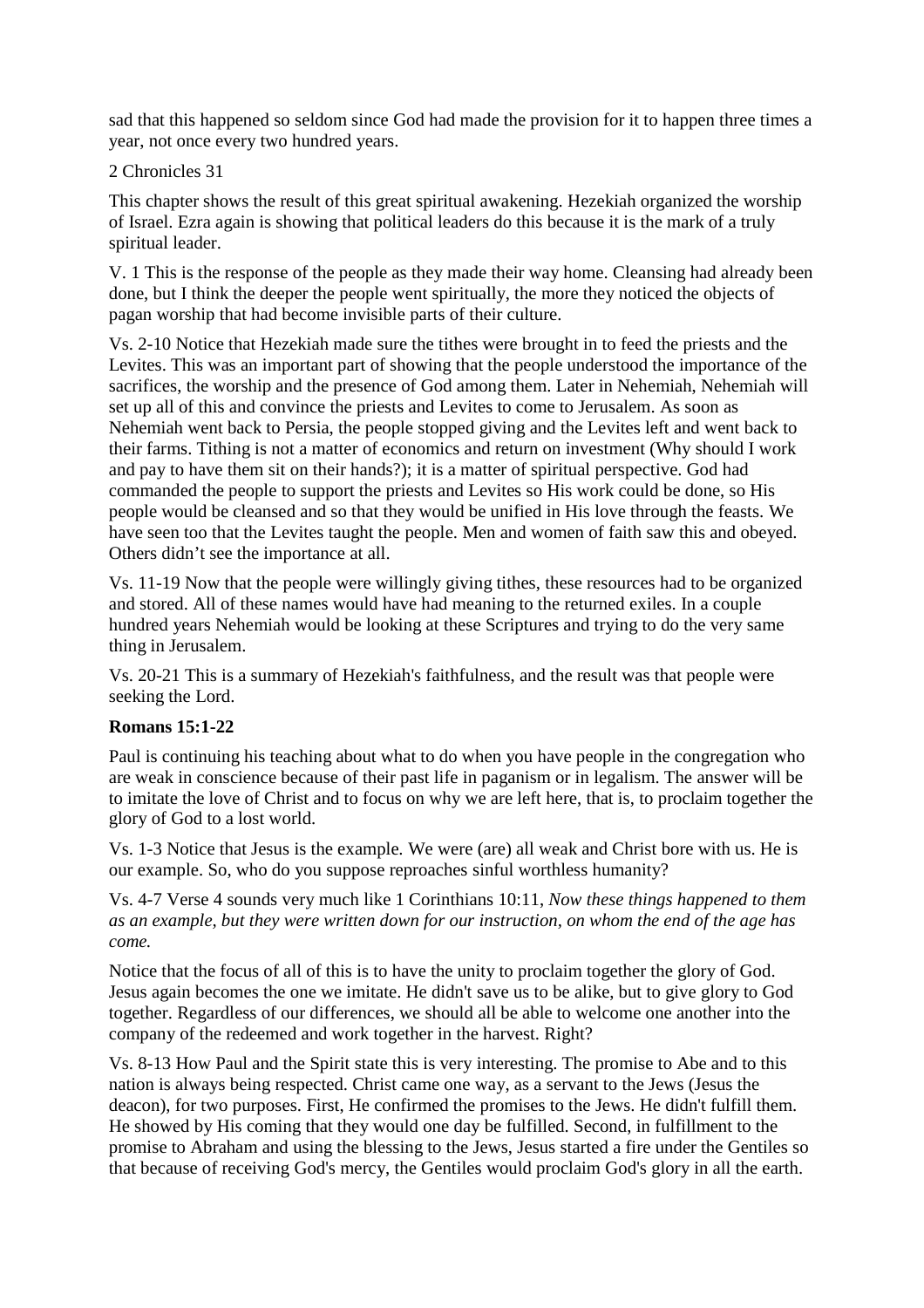That's why we were left here, to proclaim God's glory. It is another way of expressing the Great Commission.

Notice how Paul goes to the OT to show that God's plan of redemption always included the Gentiles and how reaching the Gentiles was always the mission of the Messiah.

Vs. 14-16 This is a very clear expression of Paul's commission by God. Notice that one of Paul's criteria is that they not only knew the Word, but that they were able to teach one another. That would be important if disciple-making was functioning in that church. When Jesus called the disciples as apostles, there were three things that stood out: they were to be with Him, they were to preach and they were to have authority. All of these are seen in Paul. Here Paul expresses his "authority" as his service to the Lord and to other disciples in the harvest.

Vs. 17-21 I think this is our commission also as disciples working in the harvest. This portion is worth memorizing. When I read this I think of Paul's words in 1 Corinthians 4:7 *For who sees anything different in you? What do you have that you did not receive? If then you received it, why do you boast as if you did not receive it?* 

Paul understood the grace and commission given to him. It was all a gift and there was never room to boast in anything but Jesus. I'm sure Paul was amazed and humbled by what God had done through him. Paul and the Spirit said in 1 Corinthians 15 that Paul worked harder than any other apostle, but it was the grace of God. Only Jesus could have designed a guy like Paul, and it came at a price to Paul and to many other believers for Paul to be the grateful, driven man he was. Unknown to Paul, shortly after this writing, God was going to give him at least four years of R&R in jail, with some adventures in between.

V. 22, in my thinking, should have gone with tomorrow's reading.

## **Psalm 25:1-15**

I get the feeling that David wrote this while he was still in distress, either before Ziklag or afterward in Hebron. It's interesting to me that when we are in distress, we also think back on our own sins. I guess we can't help thinking there might be a connection. Subconsciously we are always under the weight of our sin and our failures. Isn't it great to know that Christ has lifted that weight, and we are totally whole, loved and accepted in the Beloved?

The parts that speak to me are the desire to know the way of the Lord (4-5), the remembrance of, and pleading for, God's *steadfast love* (6-7), the confidence that when the Lord leads us we realize His *steadfast love* (10), and finally, David's desire for God's *friendship* (14).

Vs. 1-3 David knew he was being judged and ridiculed for waiting on the Lord. David also knew that God respected that kind of faith.

Vs. 4-5 In spite of all the criticism directed at David, David knew he was following the Lord. David wanted to know the Lord more and more. What a guy.

Vs. 6-10 This is something David learned from God. What a thing to learn. God gives love and that love is the basis for forgiveness.

Vs. 11-15 On the basis of all of this, David became a witness to the nations, glorifying the Lord for His love and greatness.

#### **Proverbs 20:13-15**

This seems like another random smattering of wisdom. I guess if I were putting them together to make sense of them, I would say that diligence (13) and craftiness (14) can get you what you need, because there is an abundance of gold and costly stones to be had (15); but lips of knowledge (of the Lord) are rarer, more valuable, and you only get them one way. We have to seek the Lord and stay alert for His leading (13). The people in the ruined northern kingdom